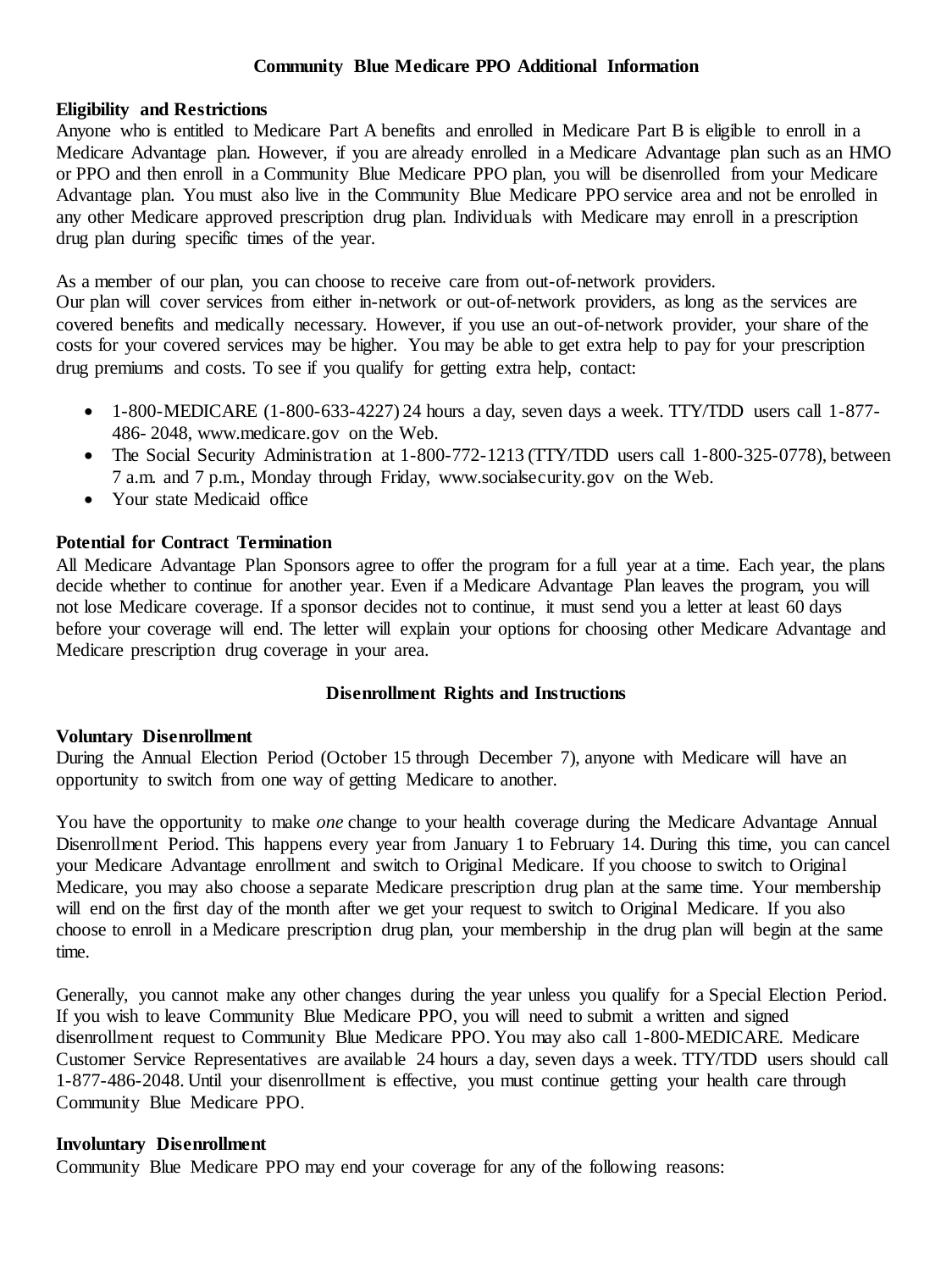- You lose your entitlement to Medicare Part A hospital insurance and / or fail to pay your Medicare Part B medical insurance
- Community Blue Medicare PPO is no longer contracting with Medicare or leaves your service area
- You permanently move out of the Community Blue Medicare PPO service area and do not voluntarily disenroll
- You fail to pay your Community Blue Medicare PPO premium
- You engage in disruptive behavior, provided fraudulent information when you enrolled or knowingly permitted abuse or misuse of your enrollment card

Please consult the Community Blue Medicare PPO Evidence of Coverage for complete information on disenrollment rights.

# **Organization Determination, Coverage Determination, Appeals and Grievances**

# **Organization Determination**

As a member of Community Blue Medicare PPO, you have the right to request an organization determination. which includes the right to file an appeal if we deny coverage for an item or service, and the right to file a grievance. You have the right to request an organization determination if you want us to provide or pay for an item or service that you believe should be covered. If we deny coverage for your requested item or service, you have the right to appeal and ask us to review our decision. You may ask us for an expedited (fast) organization determination or appeal if you believe that waiting for a decision could seriously put your life or health at risk, or affect your ability to regain maximum function. If your doctor makes or supports the expedited request, we must expedite our decision. Finally, you have the right to file a grievance with us if you have any type of problem with us or one of our network providers that does not involve coverage for an item or service. If your problem involves quality of care, you also have the right to file a grievance with the Quality Improvement Organization (QIO) for your state. Please refer to the Evidence of Coverage (EOC) for the QIO contact information.

# **Coverage Determination**

As a member of Community Blue Medicare PPO, you have the right to request a coverage determination, which includes the right to request an exception, the right to file an appeal if we deny coverage for a prescription drug, and the right to file a grievance. You have the right to request a coverage determination if you want us to cover a Part D drug that you believe should be covered. An exception is a type of coverage determination. You may ask us for an exception if you believe you need a drug that is not on our list of covered drugs or believe you should get a non-preferred drug at a lower out-of-pocket cost. You can also ask for an exception to cost utilization rules, such as a limit on the quantity of a drug. If you think you need an exception, you should contact us before you try to fill your prescription at a pharmacy. Your doctor must provide a statement to support your exception request. If we deny coverage for your prescription drug(s), you have the right to appeal and ask us to review our decision. Finally, you have the right to file a grievance if you have any type of problem with us or one of our network pharmacies that does not involve coverage for a prescription drug. If your problem involves quality of care, you also have the right to file a grievance with the Quality Improvement Organization (QIO) for your state. Please refer to the Evidence of Coverage (EOC) for the QIO contact information.

# **Appeals and Grievances**

Members of Community Blue Medicare PPO, their physicians, or authorized representatives acting on the member's behalf may request an appeal of an adverse organization determination or coverage determination made by Community Blue Medicare PPO. Examples of reasons an appeal may be filed include: the member believes he or she was denied benefits that the member is entitled to receive, the member believes there has been a delay in providing or approving the drug coverage, or the member disagrees with the amount of cost sharing he or she is required to pay.

A request for a Standard Appeal may be made orally or in writing to Community Blue Medicare PPO.